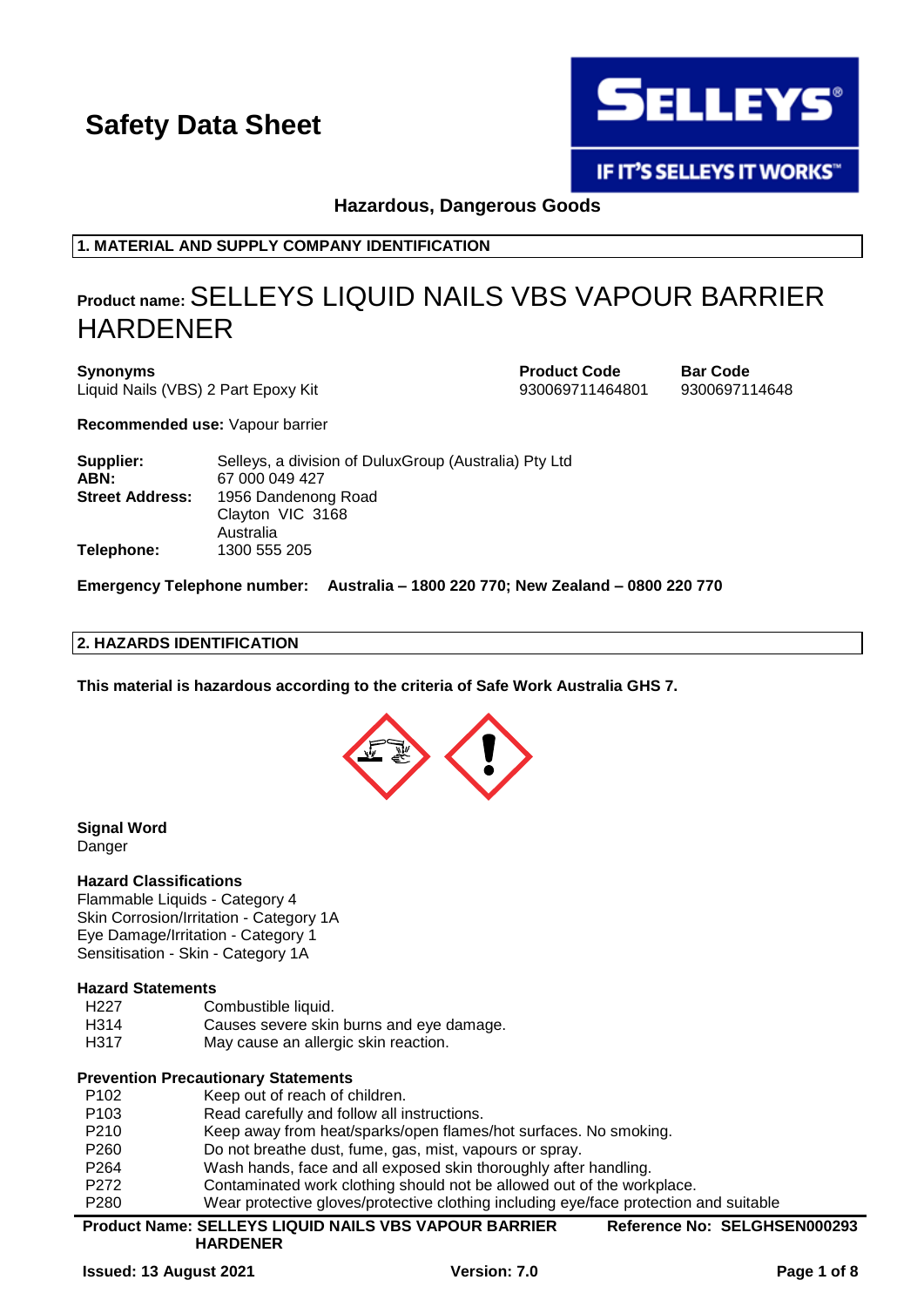

IF IT'S SELLEYS IT WORKS"

respirator.

#### **Response Precautionary Statements**

| P <sub>101</sub> | If medical advice is needed, have product container or label at hand.                                                               |
|------------------|-------------------------------------------------------------------------------------------------------------------------------------|
| P301+P330+P331   | IF SWALLOWED: Rinse mouth. Do NOT induce vomiting.                                                                                  |
| P303+P361+P353   | IF ON SKIN (or hair): Take off immediately all contaminated clothing. Rinse skin with<br>water [or shower].                         |
| P304+P340        | IF INHALED: Remove person to fresh air and keep comfortable for breathing.                                                          |
| P305+P351+P338   | IF IN EYES: Rinse cautiously with water for several minutes. Remove contact<br>lenses, if present and easy to do. Continue rinsing. |
| P310             | Immediately call a POISON CENTER/doctor/insert appropriate source of emergency<br>medical advice.                                   |
| P333+P313        | If skin irritation or rash occurs: Get medical advice/attention.                                                                    |
| P362+P364        | Take off contaminated clothing and wash it before reuse                                                                             |
| P363             | Wash contaminated clothing before reuse.                                                                                            |
| P370+P378        | In case of fire: Use (insert appropriate media) to extinguish.                                                                      |

### **Storage Precautionary Statements**

| P403+P235 | Store in a well-ventilated place. Keep cool. |
|-----------|----------------------------------------------|
| P405      | Store locked up.                             |

### **Disposal Precautionary Statement**

P501 Dispose of contents/container in accordance with local, regional, national and international regulations.

#### **Poison Schedule:** S5. Caution

# **DANGEROUS GOOD CLASSIFICATION**

Classified as Dangerous Goods by the criteria of the "Australian Code for the Transport of Dangerous Goods by Road & Rail" and the "New Zealand NZS5433: Transport of Dangerous Goods on Land".

### **Dangerous Goods Class:** 8

Classified as a C1 (COMBUSTIBLE LIQUID) for the purpose of storage and handling, in accordance with the requirements of AS 1940. Refer to State Regulations for storage and transport requirements.

| 3. COMPOSITION INFORMATION                                           |               |                    |
|----------------------------------------------------------------------|---------------|--------------------|
|                                                                      |               |                    |
| <b>CHEMICAL ENTITY</b>                                               | CAS NO        | <b>PROPORTION</b>  |
| Amine adduct                                                         | 111439-78-2   | $20 - 40 \%$ (w/w) |
| 1,2-Cyclohexanediamine                                               | 694-83-7      | $1 - 10 \%$ (w/w)  |
| 1,5-Pentanediamine, 2-methyl-                                        | 15520-10-2    | $1 - 10 \%$ (w/w)  |
| 1-Propanamine, 3-(triethoxysilyl)-                                   | 919-30-2      | $1 - 10 \%$ (w/w)  |
| 2,4,6-Tri(dimethylaminomethyl)phenol                                 | $90 - 72 - 2$ | $1 - 10 \%$ (w/w)  |
| Ingredients determined to be non-hazardous or below reporting limits |               | <b>Balance</b>     |
|                                                                      |               |                    |

100%

# **4. FIRST AID MEASURES**

If poisoning occurs, contact a doctor or Poisons Information Centre (Phone Australia 131 126, New Zealand 0800

| <b>Product Name: SELLEYS LIQUID NAILS VBS VAPOUR BARRIER</b> | Reference No: SELGHSEN000293 |
|--------------------------------------------------------------|------------------------------|
| <b>HARDENER</b>                                              |                              |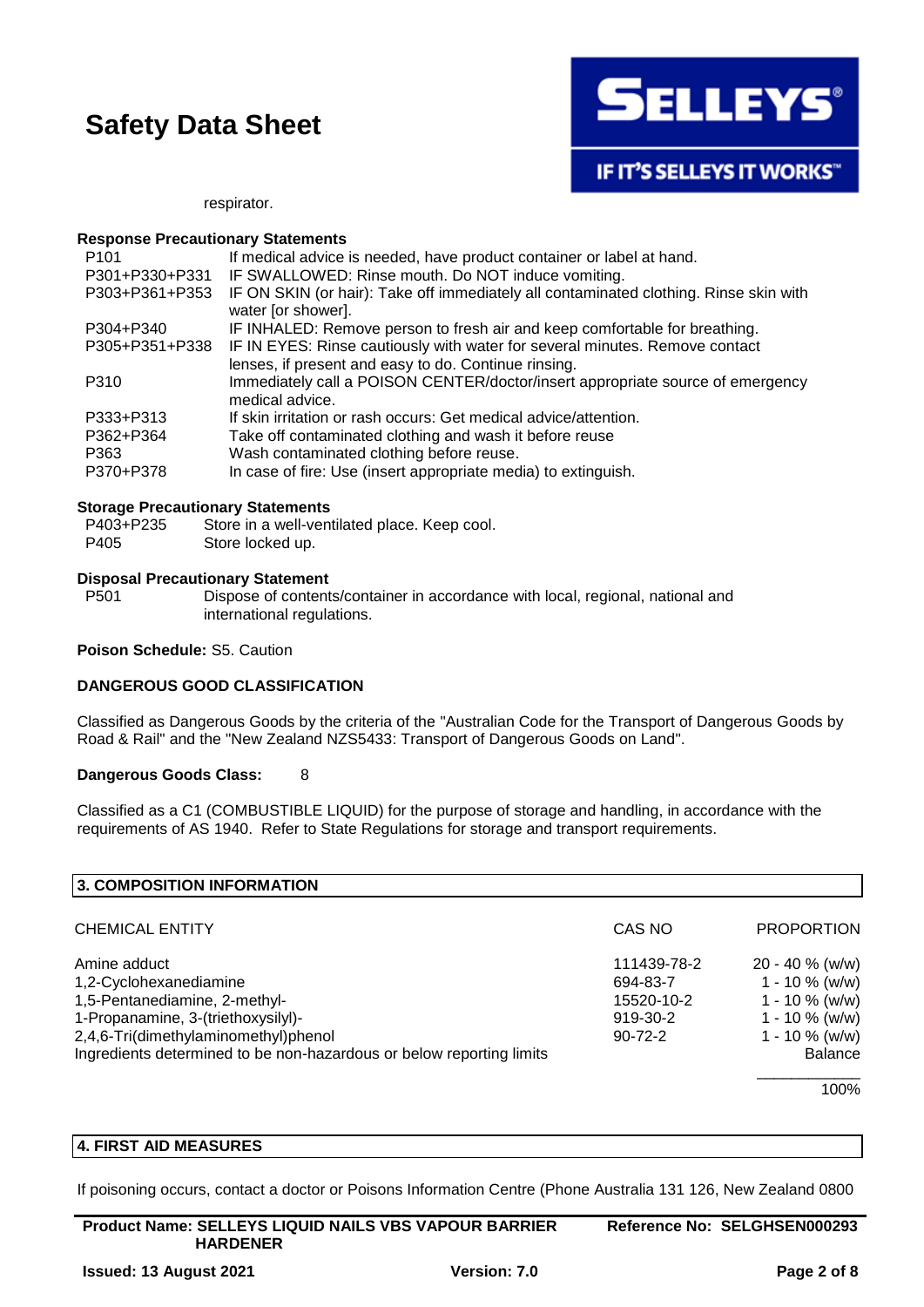

764 766).

**Inhalation:** Remove victim from exposure - avoid becoming a casualty. Remove contaminated clothing and loosen remaining clothing. Allow patient to assume most comfortable position and keep warm. Keep at rest until fully recovered. Seek medical advice if effects persist.

**Skin Contact:** Effects may be delayed. If skin or hair contact occurs, remove contaminated clothing and flush skin and hair with running water. If swelling, redness, blistering or irritation occurs seek medical assistance. For gross contamination, immediately drench with water and remove clothing. Continue to flush skin and hair with plenty of water (and soap if material is insoluble). For skin burns, cover with a clean, dry dressing until medical help is available. If blistering occurs, do NOT break blisters. If swelling, redness, blistering, or irritation occurs seek medical assistance.

**Eye contact:** Immediately irrigate with copious quantities of water for 15 minutes. Eyelids to be held open. Remove clothing if contaminated and wash skin. Urgently seek medical assistance. Transport to hospital or medical centre.

**Ingestion:** Rinse mouth with water. If swallowed, do NOT induce vomiting. Give a glass of water to drink. Never give anything by the mouth to an unconscious patient. If vomiting occurs give further water. Seek medical advice.

**PPE for First Aiders:** Wear rubber boots, overalls, gloves, apron, face shield. Available information suggests that gloves made from nitrile rubber should be suitable for intermittent contact. However, due to variations in glove construction and local conditions, the user should make a final assessment. Always wash hands before smoking, eating, drinking or using the toilet. Wash contaminated clothing and other protective equipment before storing or re-using.

**Notes to physician:** Treat symptomatically. Effects may be delayed. Can cause corneal burns.

# **5. FIRE FIGHTING MEASURES**

### **Hazchem Code:** 2X

**Suitable extinguishing media:** If material is involved in a fire use water fog (or if unavailable fine water spray), alcohol resistant foam, standard foam, dry agent (carbon dioxide, dry chemical powder).

**Specific hazards:** Combustible liquid.

**Fire fighting further advice:** On burning or decomposing may emit toxic fumes. Fire fighters to wear selfcontained breathing apparatus and suitable protective clothing if risk of exposure to vapour or products of combustion or decomposition.

# **6. ACCIDENTAL RELEASE MEASURES**

### **SMALL SPILLS**

Wear protective equipment to prevent skin and eve contamination. Avoid inhalation of vapours or dust. Wipe up with absorbent (clean rag or paper towels). Collect and seal in properly labelled containers or drums for disposal.

# **LARGE SPILLS**

If safe to do so, shut off all possible sources of ignition. Clear area of all unprotected personnel. Slippery when spilt. Avoid accidents, clean up immediately. Wear protective equipment to prevent skin and eye contamination and the inhalation of vapours. Work up wind or increase ventilation. Contain - prevent run off into drains and waterways. Use absorbent (soil, sand or other inert material). Use a spark-free shovel. Collect and seal in

**Product Name: SELLEYS LIQUID NAILS VBS VAPOUR BARRIER HARDENER Reference No: SELGHSEN000293**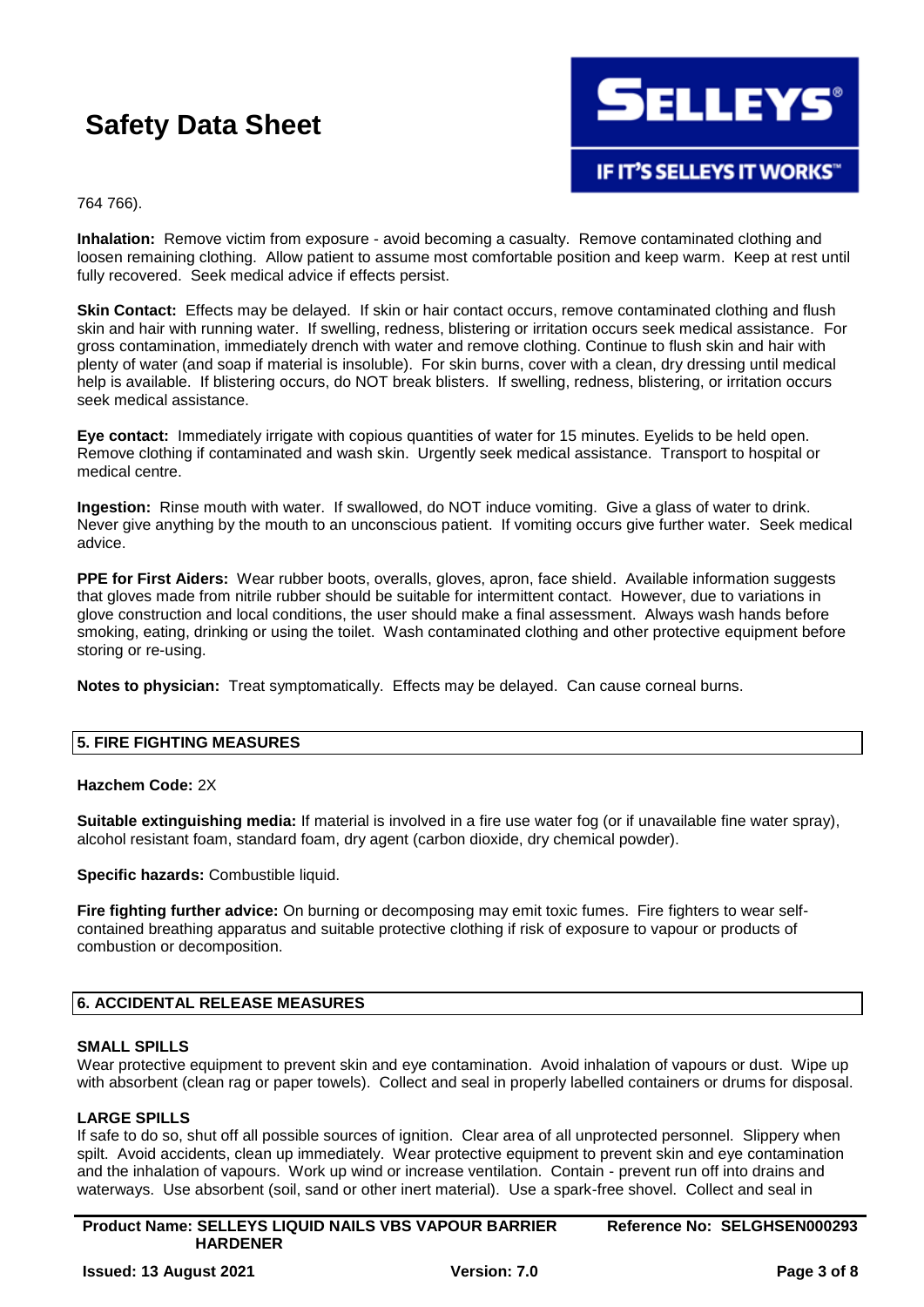

properly labelled containers or drums for disposal. If contamination of crops, sewers or waterways has occurred advise local emergency services.

## **Dangerous Goods - Initial Emergency Response Guide No:** 36

# **7. HANDLING AND STORAGE**

**Handling:** Avoid eye contact and skin contact. Avoid inhalation of vapour, mist or aerosols.

**Storage:** Store in a cool, dry, well-ventilated place and out of direct sunlight. Store away from foodstuffs. Store away from incompatible materials described in Section 10. Store away from sources of heat and/or ignition. Store locked up. Keep container standing upright. Keep containers closed when not in use - check regularly for leaks.

Classified as a C1 (COMBUSTIBLE LIQUID) for the purpose of storage and handling, in accordance with the requirements of AS 1940. Refer to State Regulations for storage and transport requirements.

This material is classified as a Class 8 Corrosive as per the criteria of the "Australian Code for the Transport of Dangerous Goods by Road & Rail" and/or the "New Zealand NZS5433: Transport of Dangerous Goods on Land" and must be stored in accordance with the relevant regulations.

This material is a Scheduled Poison Schedule 5 (Caution) and must be stored, maintained and used in accordance with the relevant regulations.

### **8. EXPOSURE CONTROLS / PERSONAL PROTECTION**

**National occupational exposure limits:** No value assigned for this specific material by Safe Work Australia.

**Biological Limit Values:** As per the "National Model Regulations for the Control of Workplace Hazardous Substances (Safe Work Australia)" the ingredients in this material do not have a Biological Limit Allocated.

**Engineering Measures:** Natural ventilation should be adequate under normal use conditions.

**Personal Protection Equipment:** RUBBER BOOTS, OVERALLS, GLOVES, APRON, FACE SHIELD.

Wear rubber boots, overalls, gloves, apron, face shield. Available information suggests that gloves made from nitrile rubber should be suitable for intermittent contact. However, due to variations in glove construction and local conditions, the user should make a final assessment. Always wash hands before smoking, eating, drinking or using the toilet. Wash contaminated clothing and other protective equipment before storing or re-using.

**Hygiene measures:** Keep away from food, drink and animal feeding stuffs. When using do not eat, drink or smoke. Wash hands prior to eating, drinking or smoking. Avoid contact with clothing. Avoid eye contact and skin contact. Avoid inhalation of vapour, mist or aerosols. Ensure that eyewash stations and safety showers are close to the workstation location.

# **9. PHYSICAL AND CHEMICAL PROPERTIES**

**Form:** Viscous Liquid **Colour:** Blue **Odour:** N Av

**Solubility:** Insoluble in water.

**Product Name: SELLEYS LIQUID NAILS VBS VAPOUR BARRIER HARDENER Reference No: SELGHSEN000293**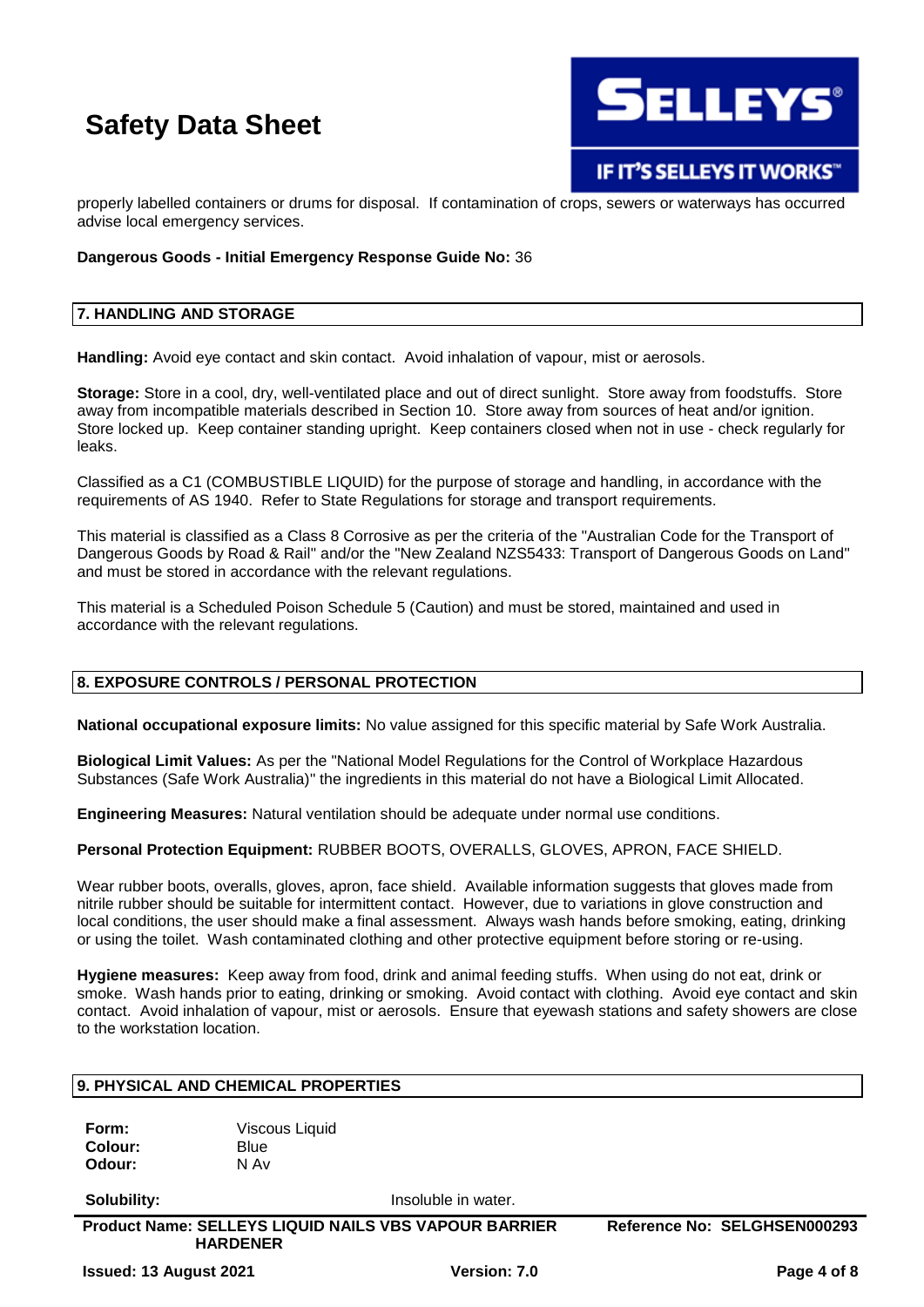

# **IF IT'S SELLEYS IT WORKS"**

**Specific Gravity:** 0.9 - 1.1 **Relative Vapour Density (air=1):** >1 **Vapour Pressure (20 °C):** N Av **Flash Point (°C):** 75 **Flammability Limits (%):** N Av **Autoignition Temperature (°C):** N Av **Melting Point/Range (°C):** N Av **Boiling Point/Range (°C):** >170 **pH:** N App **Viscosity:**  $>21$  mm<sup>2</sup>/sec @ 40 °C **Total VOC (g/Litre):** N Av

(Typical values only - consult specification sheet)  $N Av = Not available, N App = Not applicable$ 

# **10. STABILITY AND REACTIVITY**

**Chemical stability:** This material is thermally stable when stored and used as directed.

**Conditions to avoid:** Elevated temperatures and sources of ignition.

**Incompatible materials:** Oxidising agents.

**Hazardous decomposition products:** Oxides of carbon and nitrogen, smoke and other toxic fumes.

**Hazardous reactions:** No known hazardous reactions.

### **11. TOXICOLOGICAL INFORMATION**

No adverse health effects expected if the product is handled in accordance with this Safety Data Sheet and the product label. Symptoms or effects that may arise if the product is mishandled and overexposure occurs are:

#### **Acute Effects**

**Inhalation:** Material may be an irritant to mucous membranes and respiratory tract.

**Skin contact:** Contact with skin will result in severe irritation. Corrosive to skin - may cause skin burns. A skin sensitiser. Repeated or prolonged skin contact may lead to allergic contact dermatitis.

**Ingestion:** Swallowing can result in nausea, vomiting, diarrhoea, abdominal pain and chemical burns to the gastrointestinal tract.

**Eye contact:** A severe eye irritant. Corrosive to eyes: contact can cause corneal burns. Contamination of eyes can result in permanent injury.

### **Acute toxicity**

**Inhalation:** This material has been classified as not hazardous for acute inhalation exposure. Acute toxicity estimate (based on ingredients):  $LC_{50} > 20.0$  mg/L for vapours or  $LC_{50} > 5.0$  mg/L for dust and mist.

**Skin contact:** This material has been classified as not hazardous for acute dermal exposure. Acute toxicity estimate (based on ingredients):  $LD_{50} > 2,000$  mg/Kg bw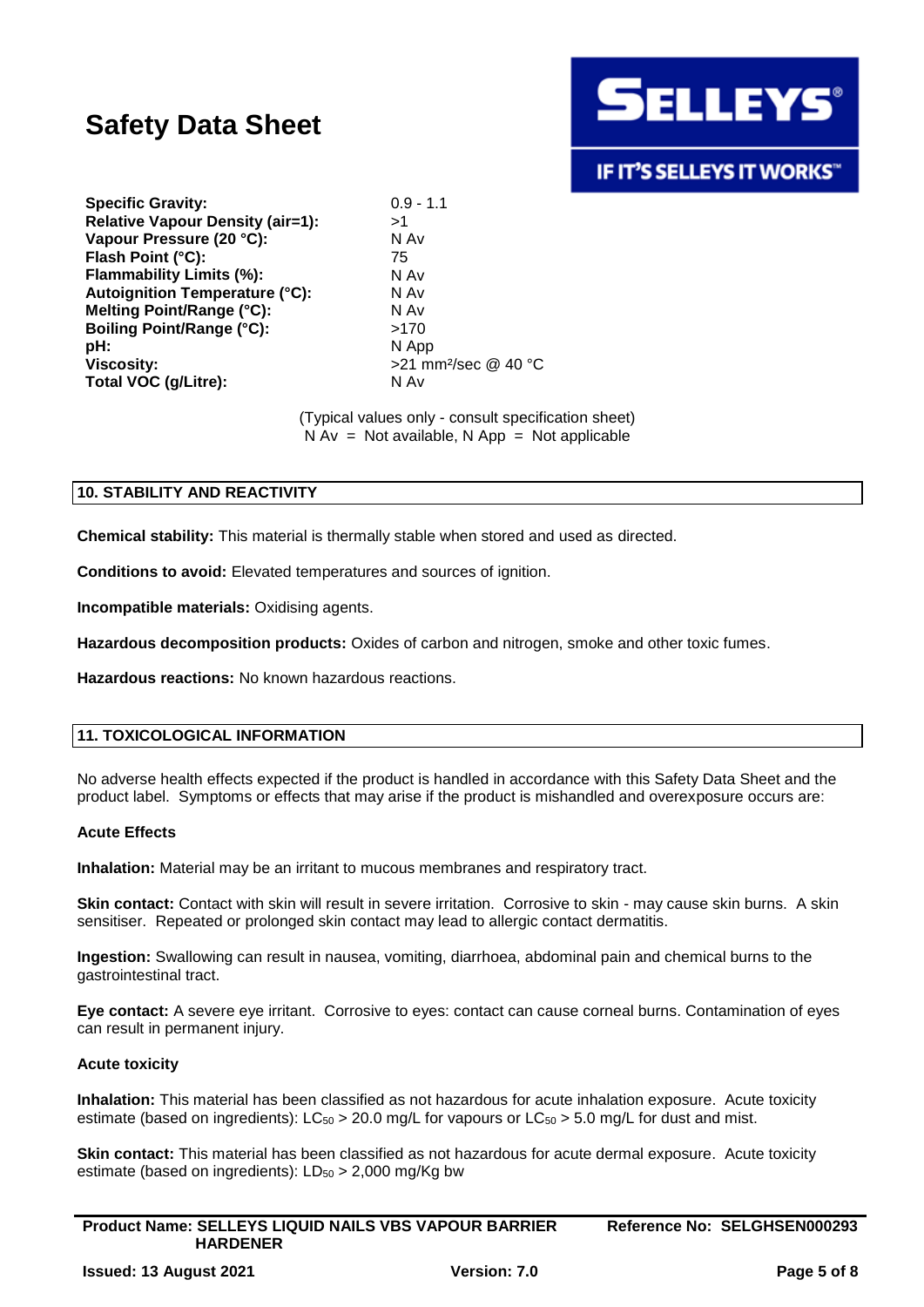

# **IF IT'S SELLEYS IT WORKS"**

**Ingestion:** This material has been classified as not hazardous for acute ingestion exposure. Acute toxicity estimate (based on ingredients):  $LD_{50} > 2,000$  mg/Kg bw

**Corrosion/Irritancy:** Eye: this material has been classified as a Category 1 Hazard (irreversible effects to eyes). Skin: this material has been classified as a Category 1A Hazard (irreversible effects to skin).

**Sensitisation:** Inhalation: this material has been classified as not a respiratory sensitiser. Skin: this material has been classified as a Category 1A Hazard (skin sensitiser).

**Aspiration hazard:** This material has been classified as not an aspiration hazard.

**Specific target organ toxicity (single exposure):** This material has been classified as not a specific hazard to target organs by a single exposure.

# **Chronic Toxicity**

**Mutagenicity:** This material has been classified as not a mutagen.

**Carcinogenicity:** This material has been classified as not a carcinogen.

**Reproductive toxicity (including via lactation):** This material has been classified as not a reproductive toxicant.

**Specific target organ toxicity (repeat exposure):** This material has been classified as not a specific hazard to target organs by repeat exposure.

# **12. ECOLOGICAL INFORMATION**

Avoid contaminating waterways.

**Acute aquatic hazard:** This material has been classified as not hazardous for acute aquatic exposure. Acute toxicity estimate (based on ingredients): > 100 mg/L

**Long-term aquatic hazard:** This material has been classified as a Category Chronic 2 Hazard. Non-rapidly or rapidly degradable substance for which there are adequate chronic toxicity data available OR in the absence of chronic toxicity data, Acute toxicity estimate (based on ingredients): 1 - 10 mg/L, where the substance is not rapidly degradable and/or BCF  $\geq$  500 and/or log K<sub>ow</sub>  $\geq$  4.

**Ecotoxicity:** No information available.

**Persistence and degradability:** No information available.

**Bioaccumulative potential:** No information available.

**Mobility:** No information available.

## **13. DISPOSAL CONSIDERATIONS**

Persons conducting disposal, recycling or reclamation activities should ensure that appropriate personal protection equipment is used, see "Section 8. Exposure Controls and Personal Protection" of this SDS.

If possible material and its container should be recycled. If material or container cannot be recycled, dispose in accordance with local, regional, national and international Regulations.

**Product Name: SELLEYS LIQUID NAILS VBS VAPOUR BARRIER HARDENER Reference No: SELGHSEN000293**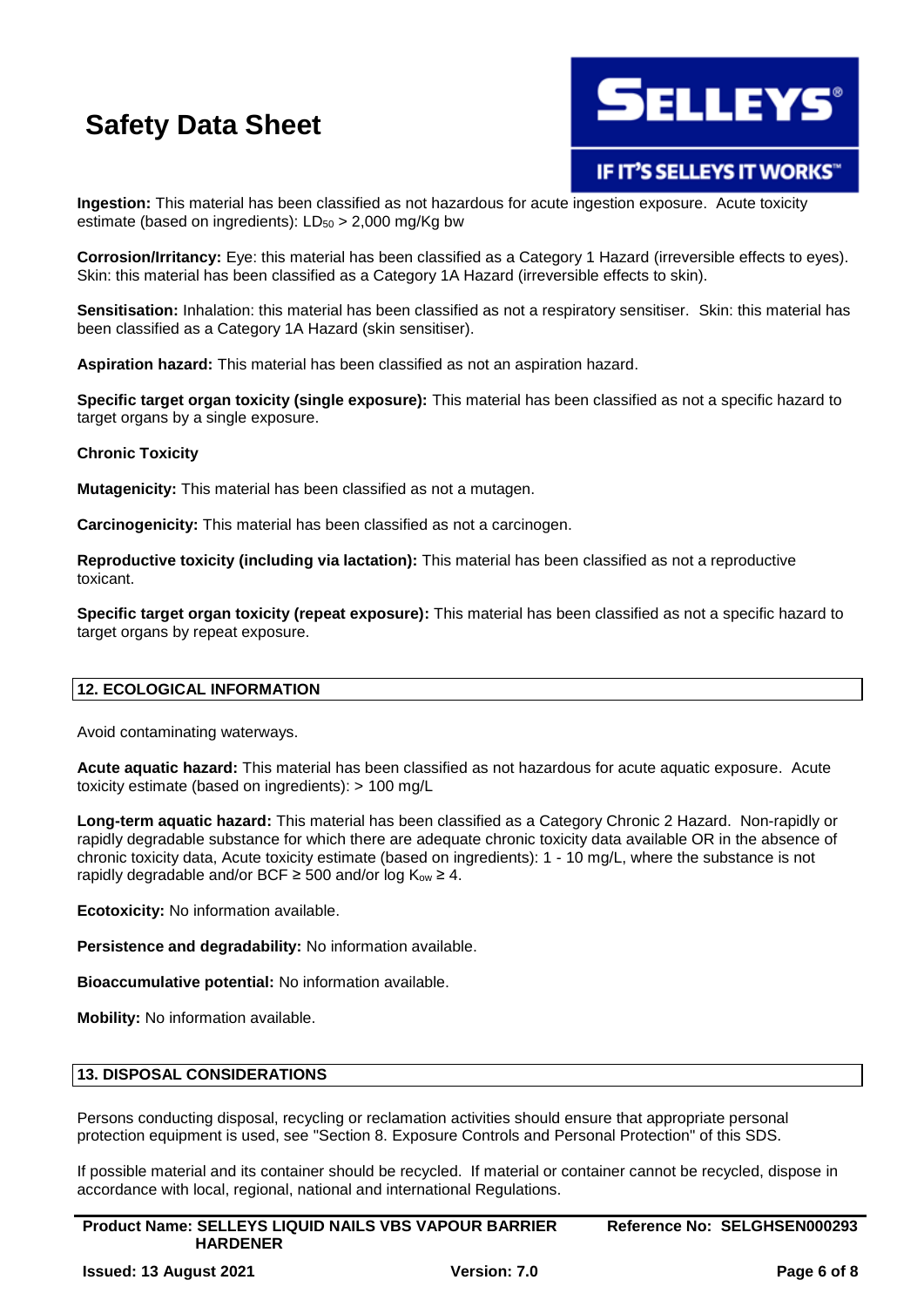

# **14. TRANSPORT INFORMATION**

## **ROAD AND RAIL TRANSPORT**

Classified as Dangerous Goods by the criteria of the "Australian Code for the Transport of Dangerous Goods by Road & Rail" and the "New Zealand NZS5433: Transport of Dangerous Goods on Land".



| UN No:                              | 2735 |
|-------------------------------------|------|
| <b>Dangerous Goods Class:</b>       | 8    |
| <b>Packing Group:</b>               | н    |
| <b>Hazchem Code:</b>                | 2X   |
| <b>Emergency Response Guide No:</b> | 36   |
| <b>Limited Quantities</b>           | 1    |
|                                     |      |

**Proper Shipping Name:** POLYAMINES, LIQUID, CORROSIVE, N.O.S. (2- METHYLPENTAMETHYLENEDIAMINE; DIAMINOCYCLOHEXANE)

**Segregation Dangerous Goods:** Not to be loaded with explosives (Class 1), dangerous when wet substances (Class 4.3), oxidising agents (Class 5.1), organic peroxides (Class 5.2), radioactive substances (Class 7) or food and food packaging in any quantity. Note 1: Concentrated strong alkalis are incompatible with concentrated strong acids. Note 2: Concentrated strong acids are incompatible with concentrated strong alkalis. Note 3: Acids are incompatible with Dangerous Goods of Class 6 which are cyanides. Exemptions may apply.

### **MARINE TRANSPORT**

Classified as Dangerous Goods by the criteria of the International Maritime Dangerous Goods Code (IMDG Code) for transport by sea. This material is classified as a Marine Pollutant (P) according to the International Maritime Dangerous Goods Code.



**UN No:** 2735 **Dangerous Goods Class:** 8 **Packing Group:** II

**Proper Shipping Name:** POLYAMINES, LIQUID, CORROSIVE, N.O.S. (2- METHYLPENTAMETHYLENEDIAMINE; DIAMINOCYCLOHEXANE)

### **AIR TRANSPORT**

Classified as Dangerous Goods by the criteria of the International Air Transport Association (IATA) Dangerous Goods Regulations for transport by air.

**Product Name: SELLEYS LIQUID NAILS VBS VAPOUR BARRIER HARDENER**

**Reference No: SELGHSEN000293**